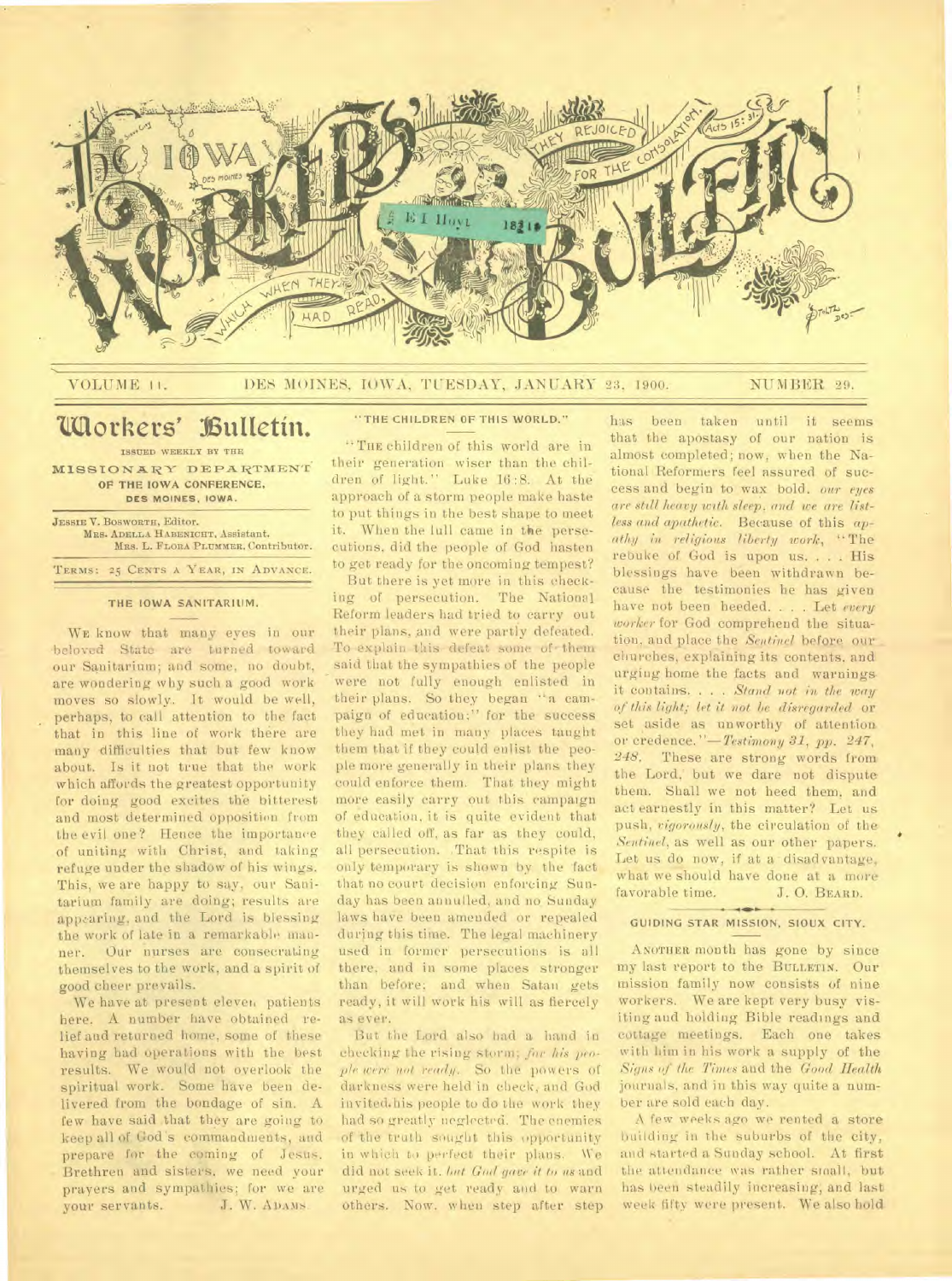meetings in the same place, with a good interest. At the mission we spend one hour each morning studying either the *Berean Library* or Sabbath-school lesson. At 7:30 each evening we study the third angels message, more particularly for the benefit of the workers, but an invitation is given to the public; and as a result quite a number come in each evening, and listen to the wonderful message God has for his people at this time.

During the week of prayer, meetings were held in two places in the city, at the church in the afternoon more especially for the children and to accommodate those who could not attend in the evening. In the evening, meetings were held at the mission, and all could attend who wished to do so. These were most blessed seasons, long to be remembered on account of the influence of the Spirit of God.

During the month, we have lodged 551, served 946 penny lunches, given 22 baths, held 37 Bible readings and 14 other meetings, made' 243 visits, sold 155 *harvest Signs* and 20 *Good Health* journals, given away 70 periodicals, made 28 calls, and obtained 16 orders for the *Signs* and 3 for *Good Health.* We have received \$3.00 in donations. No beans have been received during the month. *Our stock is getting low.* Send all supplies to 310 Jennings St. J. W. **DORCAS,** *Sept.* 

#### **THE SCANDINAVIAN WORK.**

AFTER taking down our tent, we began holding meetings in the Bethel schoolhouse near by, and continued until about the first of December. As yet no visible results are seen. The people attended the meetings quite regularly, and manifested some interest in the truth; yet when it came to the test, they had excuses. We are sure that impressions have been made by the Spirit of God that will yet set the people to thinking seriously on these great subjects.

After the meetings closed, Bro. Johnson returned home to Marshalltown. Since that time I have held meetings, sometimes alone and sometimes with Bro. H. L. Henricksen, at Atlantic, Lewis, Elkhorn, Exira, and with our Scandinavian brethren at Shelby. During the week of prayer. I was at Atlantic, Weston, and Council Bluffs. The Lord came near to us. and I think we have a better understanding of the times in which we are now living.

Last week I began meetings in a schoolhouse about eight miles northwest of Adair. Some of those who attended some of the tent meetings at. Jobes, requested meetings. The weather and roads have been rather **unfavorable,** and yet a few seem inclined to come. I am of good courage in the work of God. My earnest desire is to present the truth faithfully as it is in Jesus. E. G. **OLSEN.** 

### **SHELDON.**

Ar the close of the tent meetings at Cherokee. I came to Sheldon, and resumed my work of visiting. holding readings, etc. Beginning Nov. 1, I sold the World's Harvest *Signs.* Some of the brethren here co-operated, and we succeeded in selling about one hundred and seventy-five copies. The missionary society is **now** taking twenty-five copies, and has regular subscribers for all. During the week of prayer, I divided my time between Sheldon and Hartley. Most excellent meetings were held at both places. The attendance was not large, but God's Spirit was present; and those who may have carelessly absented themselves, have suffered loss. I am now at Sheldon again. - The work here has gone decidedly hard, but it is for God to give the increase. and ours to sow the seed, morning and evening. I am of good courage. I should not close this report without mentioning the faithfulness of the little company here. All seem to be filled with zeal, and their care for us abounds as they find opportunity. God will reward them. THOS. H. JEYS.

*Jan. 11.* 

#### **MARATHON.**

**AFTER** two months of manual labor, I have entered the harvest field of the Lord, to gather sheaves for the Lord of the harvest. We began work Tuesday night six miles from Marathon. Thus far three services have been held, with an increasing attendance each night, and to-night (Thursday) we had to bring in several seats from the wagons.

I began the year 1900 in victory, and tonight I can see more in such texts as 1 Cor. 10 :13; 2 Cor. 2 :14; Jude 24; Rom. 8:37-39; Gal. 2:20, than ever before. With Job I can say, " I know that my Redeemer liveth," because he has redeemed me from my past sins (Rom. 3:25); and I know that he is not only able but that be will keep that which I have committed

to him during the year 1900, and thus "against that day;" for I am fully persuaded that what he has promised in the above texts he is able also to perform. God has honored me with his presence in my work for him in the past, but it dues seem to me that. I need him now, more than ever before; and I ask, not as a form, but in earnestness, that each reader of the **BULLETIN will just DOW** ask God to help me to walk so humbly before him that he can use me in the salvation of souls in this place. Brethren, let us get ready to meet him; then he can use us to get others ready.

# B. L. **DIEFFENBACHER.**

# **THE GERMAN WORK.**

**I ATTENDED** the German workers' meeting held in Kansas, Dec. 7-17. In our studies the Spirit of Prophecy was compared with the Bible. We found three things going hand in hand from the beginning of the world, which will be found among the people of God until the close of time. These three things are marriage, the law of God, and the Spirit of Prophecy. Eld. Henry Schultz had charge of the meetings. The Lord came very near.

After this meeting I visited some Methodist relatives and friends for a week. We studied the present truth together, and many confessed that it is the truth for our days. I thank the Lord for the privilege of meeting with them. From Russell, Kansas. **I** came to Muscatine, where we had very good meetings. One family which attended the meetings are very much interested. I am now at Burlington.

**GEORGE EHEL.** 

# **MEETINGS HELD DURING THE WEEK OF PRAYER.**

OscEOLA.<sup>-The church</sup> met every day during the week of prayer, and our elder Brother, our dear Saviour, met with us by his Holy Spirit. We all felt that the Readings were meant for us, and all expressed a willingness to receive them as from the Lord. On account of cold weather and rough roads, all could not attend. Bro. Shively and family met with us, to celebrate the ordinances, and the Lord came very near and blessed us.

# Mas. A. E. RAE.

**ADEL.** —The week of prayer was indeed a precious season to the church at this place. Although only a few came, the Spirit of the Lord impressed the Readings upon our hearts, and we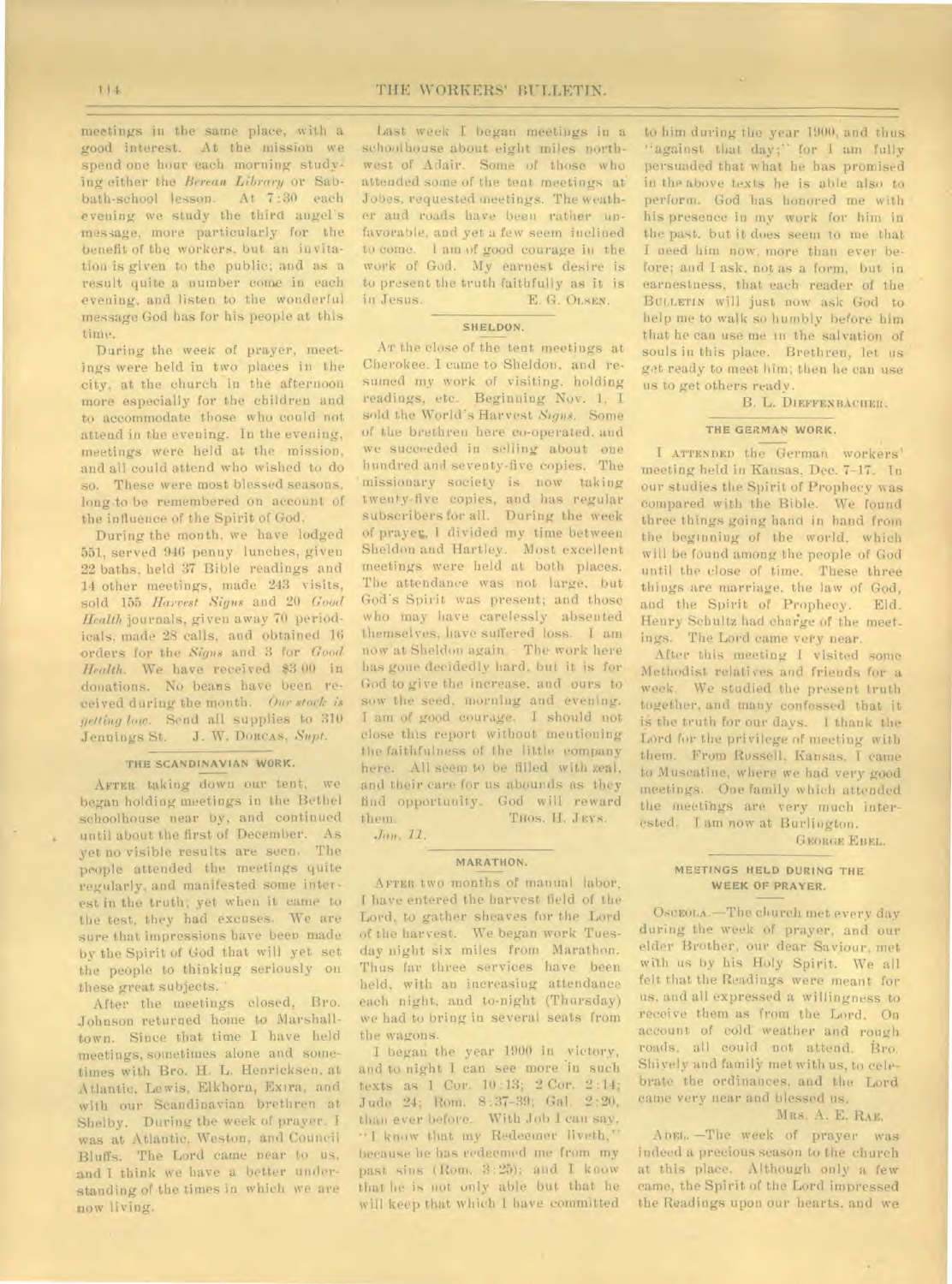praised the Lord for the message received; and felt to enter into his work more faithfully, that we may be prepared for the crisis before us. May the year 1900 be a turning point in our lives, that we may turn unto the Lord with all our hearts. On Sabbath, the last day, we held our quarterly meeting. The Spirit was present to impress us more fully, with the solemnity of the occasion, and we were brought into closer fellowship as we engaged in the ordinance of humility.

L. M. SCHOBERG, *Elder.* 

# OBITUARY.

**ROBINRON.— Died** at Wini erset, Iowa, Jan. 9, 1900, Mitchell Robinson, aged 88 years, 6 months. and 24 days.

Bro. Robinson accepted present truth in 1871. His place in church was never vacant when he was able to be there, nor was the family worship, morning and evening, ever neglected on account of other work. The commandments were constantly on his mind, and on Sabbath evening be would call his wife and ask if any of them had been broken, repeating them over together. He often repeated the Scripture "I have been young and now am old; yet have I not seen the righteous forsaken, nor his seed begging bread." He was careful to have his accounts all paid, and would suffer wrong himself rather than to do any one else an injury, or take advantage in a trade. His desire was to live to see the Lord come, but he was submissive to the will of the Lord. Words -of comfort were spoken by the writer from Rev. 14:13-15.

#### G. A. LARSON.

FIELn.—Died at his home in Oxford Mills, Iowa, Jan. 7, 1900. George Field, aged 73 years, -2 months, and 25 days.

The death of Bro. Field marks the passing away of one who for many years has been a standard bearer in Eastern Iowa. He heard the message in 1844, and for fifty-six years has looked "for that blessed hope," which hope sweetened the bitter cup of suffering he was at last called upon to drink. For several weeks he fought the last enemy, in the intervals of suffering, praising God and comforting the members of his family, not forgetting to send messages of encouragement to some who were not relatives, knowing that they needed help. Over thirty years ago he learned the binding nature of the law of God; and, accepting this as an added trust, has

since earnestly pleaded for " the commandments of God and the faith of Jesus." He was an earnest advocate of the truth, "able by sound argument to convince the gainsayers," yet respected by his neighbors as an earnest, unpretentious man. His brethren knew his home as theirs, and at approaching death he requested that they might still stop at his house. At his request, I conducted the services, though I would rather have sat with those who mourned. I feel that I have lost one nearer than a friend. He chose the song. "I have anchored my soul." May all who read this anchor their souls with that hope " which entereth into that within the

vail." BURT FULLMER.

# THE BOOK WORK.

#### **THE CANVASSERS' SCHOOL.**

THE canvassers' school is soon to begin, and we would like to hear from all who intend to come, so that we may be able to make the necessary preparation to accommodate all. It will be necessary for each one to bring bedding and toilet articles. Bring your Bibles and hymn books, also a few books for reference on English grammar.

In writing address me at 603 E. 12th St., Des Moines, Iowa. Remember the date of the school, Feb. 6 to April 3. Rates: \$1 per week for room, board, heat, and light. W. L. MANFULL.

#### **CANVASSING REPORT FOR TWO WEEKS ENDING JAN. 12, 1900.**

#### Hrs. Ord. Val. Helps. **THE COMING KING.**  Oscar N. Conklin ......... 3 1 \$1.00 \$ .75 Mrs. Arthur Rhoads.....17 2 2.00 1.35 Burton Church............... 33 5 5.00 .75 **DANIEL ANO THE REVELATION. S. M.** Holly 23 \$56.00 **MD-CF.I.LANEOIO. II.** P. Lamb 4172/5

DELIVERIES. Books. Value. Helps. Lost.

Burton Church..........  $2 \qquad$  \$2.00

#### SUMMARY.

|                            | $-5$ |
|----------------------------|------|
|                            |      |
|                            |      |
| " "helps sold      \$20.60 |      |
| Total value                |      |
|                            |      |

NETTIE BROWN's delivery of books was made by Susan Haskell, Nellie Knapp, and Lizzie Carter, instead of by Susan Haskell, as stated two weeks ago.

# THE SABBATH-SCHOOL.

CONDUCTED BY MRS. JESSIE L. ADAMS.

# **THAT** MOTTO.

I AM receiving letters every day from, superintendents containing such expressions as these: "All the children promised to take the motto for the coming year;" "All that are old enough to understand, want to take that motto for their own this year;" "All the members, both old and young, desire to adopt that motto." The children also in writing tell me that they will take this motto for the new year. Now, I know it is easy to promise. but it means so much if we only remember to • whom we promise and what we promise to do. The motto is the oft repeated text, 'Study to show thyself approved unto God." If we will all really and truly promise God that with his help we will do this, what a blessing we shall receive, and how much we can do for those we meet daily. Parents and superintendents. help the children to keep their promise to faithfully study their lessons this year. Help them by example as well as by telling them of it. Study with them, and you will also share the blessing. God has told us that it is the lack of study that makes our Sabbath-schools what they are, and cripples our work in this line. Now we have still another chance to redeem the time and study as never before. The time demands it, and souls are needing the help we can give them if we will faithfully study the Word, that we may be approved of God. If you want an interesting school, remember to help your scholars to study the lessons, and you will surely be successful. MRS. J. L. A.

# **JUST FILLING OUR OWN PLACE.**

WE often think that if we had that man's means, or that man's ability, or that man's opportunity, we could do something worth doing; but, as we are, there is no possibility of any great thing. Yet God does not want us to fill any other man's place, or to do any other man's work. God wants us to improve our own opportunity, with the possessions and the powers that he has given us. It is a very great thing for us to do the best we can do, just where and as we are. God asks no one of us to do more than this, nor has any one of us a right to do less. *—Sunday School Times.*